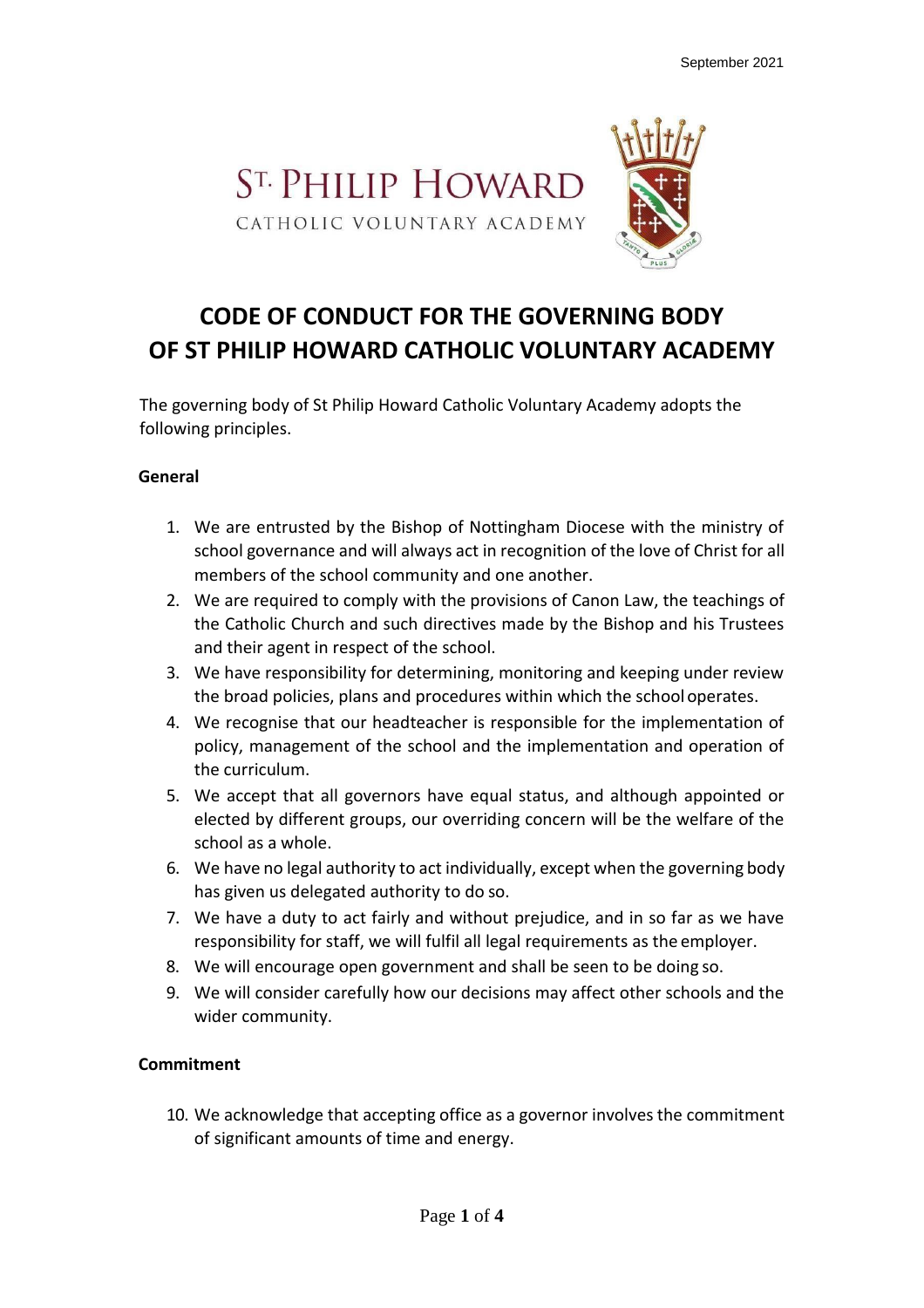- 11. We will each involve ourselves actively in the work of the governing body, attend regularly and accept our fair share of responsibilities, including service on committees and working parties.
- 12. We will get to know the school well and respond to opportunities to involve ourselves in school activities.
- 13. We will consider seriously and act on our individual and collective needs for training and development.

## **Relationships**

- 14. We will strive to work as a team.
- 15. We will seek to develop effective working relationships with our headteacher, staff, parents, parishes, Diocese, local authority, other relevant agencies and the local community.
- 16. In forming, building and sustaining good working relationships governors will strive to:
- Remember that we are typically representative of the *category* of governor to which we are appointed or elected. We are not representatives of those *groups*, e.g. a representative parent, not a representative of the parents.
- Work as members of a team in which all governors contribute and constructive working relationships are actively promoted, forming the governing body which functions with corporate responsibility and accountability.
- Develop an open and honest relationship with the headteacher and all school staff, acting as 'critical friend' to the school, ensuring a balance is struck between offering challenge and support.
- Ensure that effective relationships are built on trust and opportunities to network effectively and efficiently.
- Ensure that relationships between governors and with other stakeholders are anchored in the principles which flow from the Gospel. The governing body will draw on the guidance offered in 'Christ at the Centre' that whilst not definitive, the core values of the Gospel are based on the Beatitudes and may be summarised as follows:
	- $\circ$  Faithfulness and integrity  $\circ$  Dignity and compassion o Humility and gentleness o Truth and justice o Forgiveness and mercy
	- o Purity and holiness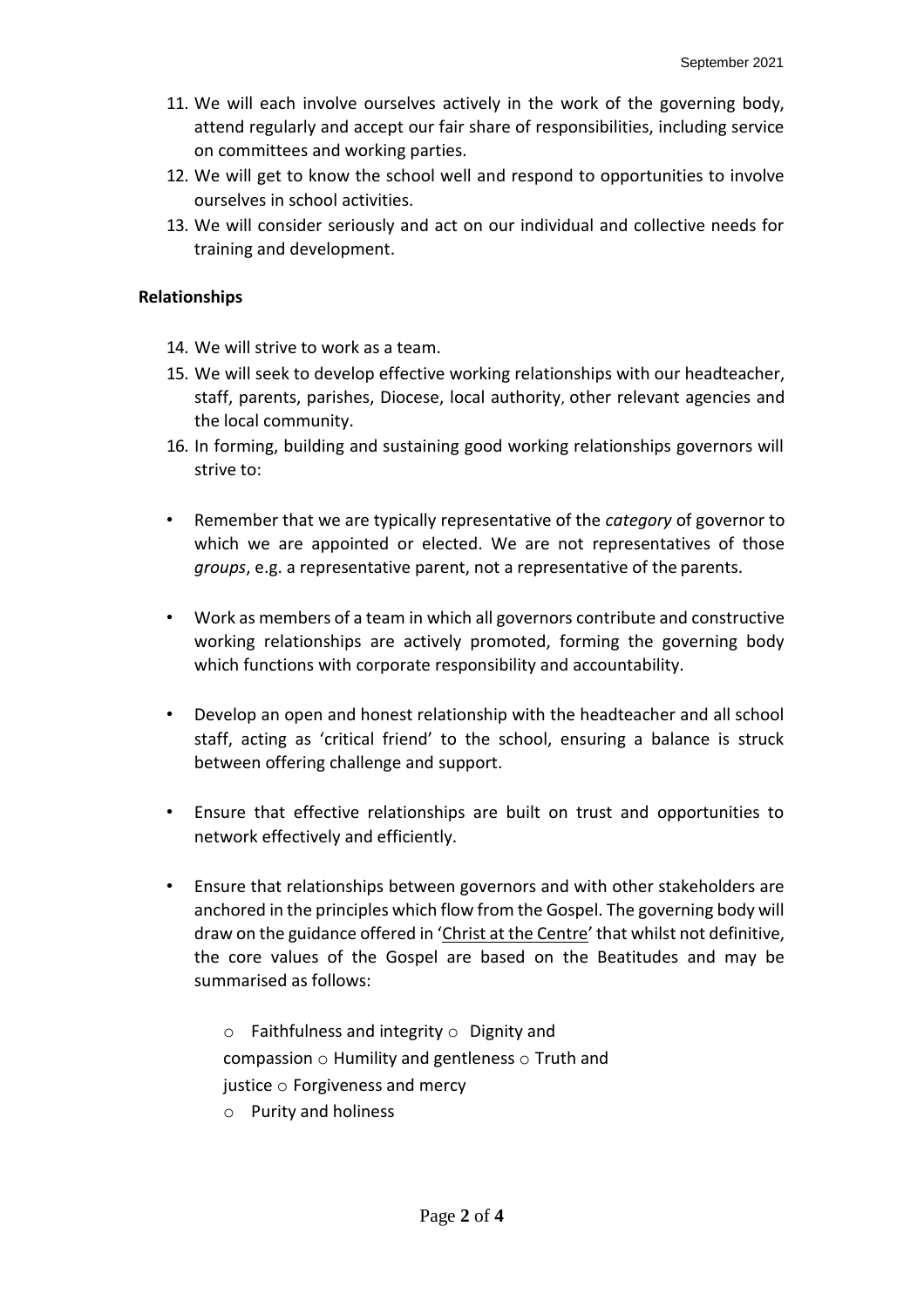## **Confidentiality**

- 17. We will observe confidentiality regarding proceedings of the governing body in meetings and from our visits to school as governors.
- 18. We will observe complete confidentiality when required or asked to do so by the governing body, especially regarding matters concerning individual staff or students.
- 19. We will exercise the greatest prudence if a discussion of a potentially contentious issue affecting the school arises outside the governing body.

## **Conduct**

- 20. We will encourage the open expression of views at meetings, but accept collective responsibility for all decisions made by the governing body or its delegated agents. This means we will not speak out against decisions, in public or private, outside the governing body.
- 21. We will only speak or act on behalf of the governing body when we have been specifically authorised to do so.
- 22. In making or responding to criticism or complaints affecting the school we will follow the procedures established by the governing body.
- 23. Our visits to school will be undertaken within the framework established by the governing body, in agreement with the headteacher and staff.
- 24. Governors will respond to criticism or complaints about the school and / or its staff by referring to the school's Complaints Procedure adopted by the governing body for the correct procedure to be followed, and will advise the complainant accordingly.
- 25. Governors will be expected to declare an interest in any item of business and withdraw from the meeting while it is under discussion.
- 26. In discharging our duties we will always be mindful of our responsibility to maintain and develop the Catholic ethos and reputation of our school.

## **Suspension**

27. If the need arises to use the sanction of suspending a governor we will do so by following the Regulations so as to ensure a fair and objective process.

## **Removal**

28. We recognise that removing a governor from office is a last resort and that it is the appointing bodies that have the power to remove those theyappoint.